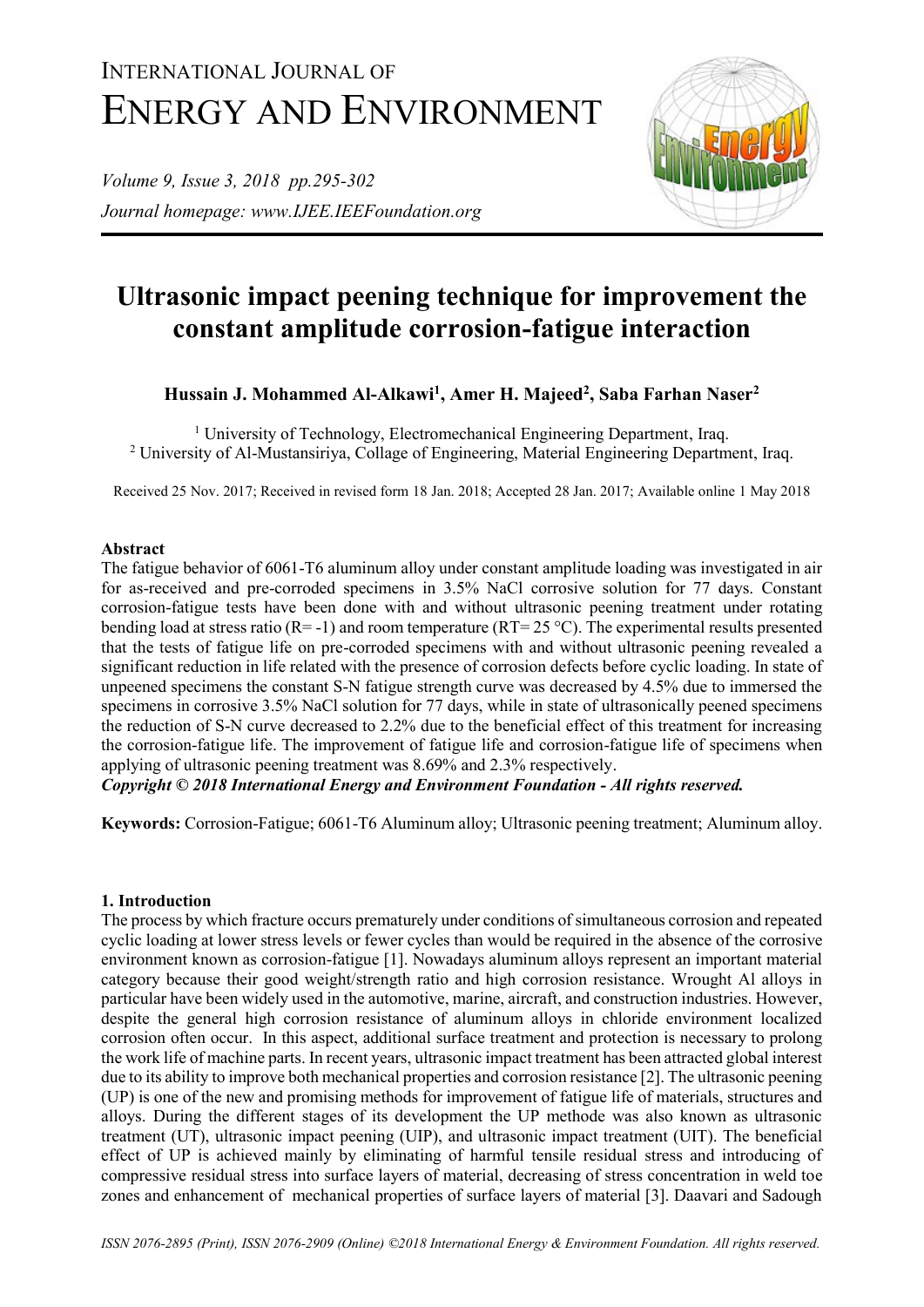[4] investigated the influence of UIT on behavior of corrosion fatigue of welded steel pipes. The tensile residual stresses caused by different manufacturing methods that were the main reason of reducing the structures lives under conditions of cyclic loading and corrosive environment. The application of UIT was one of influential and promising processes for developing the fatigue performance of materials. Furthermore, it had some positive action on the corrosion resistance of metals, which was included: closing of surface crack, introducing of compressive residual stresses, enhancement of corrosion resistance due to reducing of residual stresses. Alalkawi et al. [5] studied the effect of UP technique has been used as surface treatment of 2017A-T3 Al-alloy to improve the mechanical properties and fatigue life. The mechanical properties and constant fatigue test have been performed at the room temperature and stress ratio (R= -1). Three kinds of surface treatment UP were accomplished, one line 1UP, two lines 2UP, three lines 3UP at the specimen surface. The results showed that the all three kinds of UP developed the mechanical properties but by different rate. The best improvement was achieved from the 1UP. The increase rate of mechanical properties reduces progressively as the number of peening line increase. Fatigue strength was enhanced through ultrasonic peening, an increase of 61% for 1UP, 53% for 2UP, and 47% for 3UP. Gou et al. [6] applied the UIT to control on the residual stress of 6005-T6 aluminum alloy of welded joints. The results of experimental tests concluded that the UIT could produce compressive transverse and longitudinal residual stress in the welded joints, increase the tensile strength and harden the surface. The tests of corrosion (salt water of 5wt. %NaCl at 35 °C) were done for both an as-welded sample and an ultrasonically treated sample. The treated sample has lower tensile residual stress and higher strength in comparison with untreated sample during corrosion test. So, UIT was an effective process to develop the stress corrosion cracking resistance of welded joints of 6005-T6 aluminum alloy due to stress corrosion cracking was one of the major problems for welded joint of the mentioned alloy.

#### **2. Experimental work**

This work starts firstly by analysis the chemical composition of the selected material (6061-T6 Aluminum alloy) and then tensile test is done at room temperature to determine the mechanical properties. Secondly, aqueous solution of (3.5wt % NaCl in tap water) is used for corroding the aluminum alloy. Thirdly, the aluminum alloy is subjected to the corroded media to determining the influence of this corroded media on the fatigue strength and fatigue life under constant amplitude loading. Finally, to find how the ultrasonic peening technique improves the behavior of fatigue and corrosion-fatigue life of this alloy as mentioned above.

#### *2.1 Material*

The material included in this study is an aluminum alloy 6061-T6 and was received as rod of 19 mm diameter. This alloy has good formability, weldability, corrosion resistance. Good general purpose alloy used for a wide range of structural applications and welded assemblies including truck components, railroad cars, pipelines, marine applications, agricultural applications, aircrafts, architectural applications, automotive parts, building products, chemical equipment, electrical and electronic applications, fan blades, general sheet metal, hospital and medical equipment, machine parts and storage tanks [7]. Chemical analysis of this alloy (6061-T6 Al alloy) is done at (Iraq Geological survey, Ministry of Industry and Mineral, Baghdad, Iraq). The results are compared with American standard ASTM B-211 [8], which are listed in Table 1 below. The experimental mechanical properties results are also compared with standard that are presented in Table 2.

Table 1. Standard and experimental chemical composition of 6061-T6 Al alloy in wt.

| Alloying element $%$ Si                                                                        |      |      | Mn |  |      |      |      |
|------------------------------------------------------------------------------------------------|------|------|----|--|------|------|------|
| Standard ASTM B-211 0.4-0.8 Max.0.7 0.15-0.4 Max.0.15 0.8-1.2 0.04-0.35 Max.0.25 Max.0.15 Bal. |      |      |    |  |      |      |      |
| Experimental                                                                                   | 0.36 | 0.26 |    |  | 0.19 | 0.09 | Bal. |

| $\sum_{i=1}^{N} \sum_{i=1}^{N} \sum_{j=1}^{N}$                                                 |                             |  |             |        | $\overline{11}$ |
|------------------------------------------------------------------------------------------------|-----------------------------|--|-------------|--------|-----------------|
| Standard ASTM B-211 0.4-0.8 Max.0.7 0.15-0.4 Max.0.15 0.8-1.2 0.04-0.35 Max.0.25 Max.0.15 Bal. |                             |  |             |        |                 |
| Experimental                                                                                   | $0.55$ $0.36$ $0.26$ $0.11$ |  | 107 012 019 | - 0.09 | Bal.            |
|                                                                                                |                             |  |             |        |                 |

|  |  | Table 2. Standard and experimental mechanical properties of 6061-T6Al alloy. |  |  |  |
|--|--|------------------------------------------------------------------------------|--|--|--|
|  |  |                                                                              |  |  |  |

| Property            | Ultimate tensile          | Yield strength  | Elongation    | Modulus of     |
|---------------------|---------------------------|-----------------|---------------|----------------|
|                     | strength $\sigma_u$ (MPa) | $\sigma_v(MPa)$ | $\frac{0}{0}$ | elasticity GPa |
| Standard ASTM B-211 | 310                       | 276             |               | 68.9           |
| Experimental        | 316                       | 268             | 16.5          | 70             |

*ISSN 2076-2895 (Print), ISSN 2076-2909 (Online) ©2018 International Energy & Environment Foundation. All rights reserved.*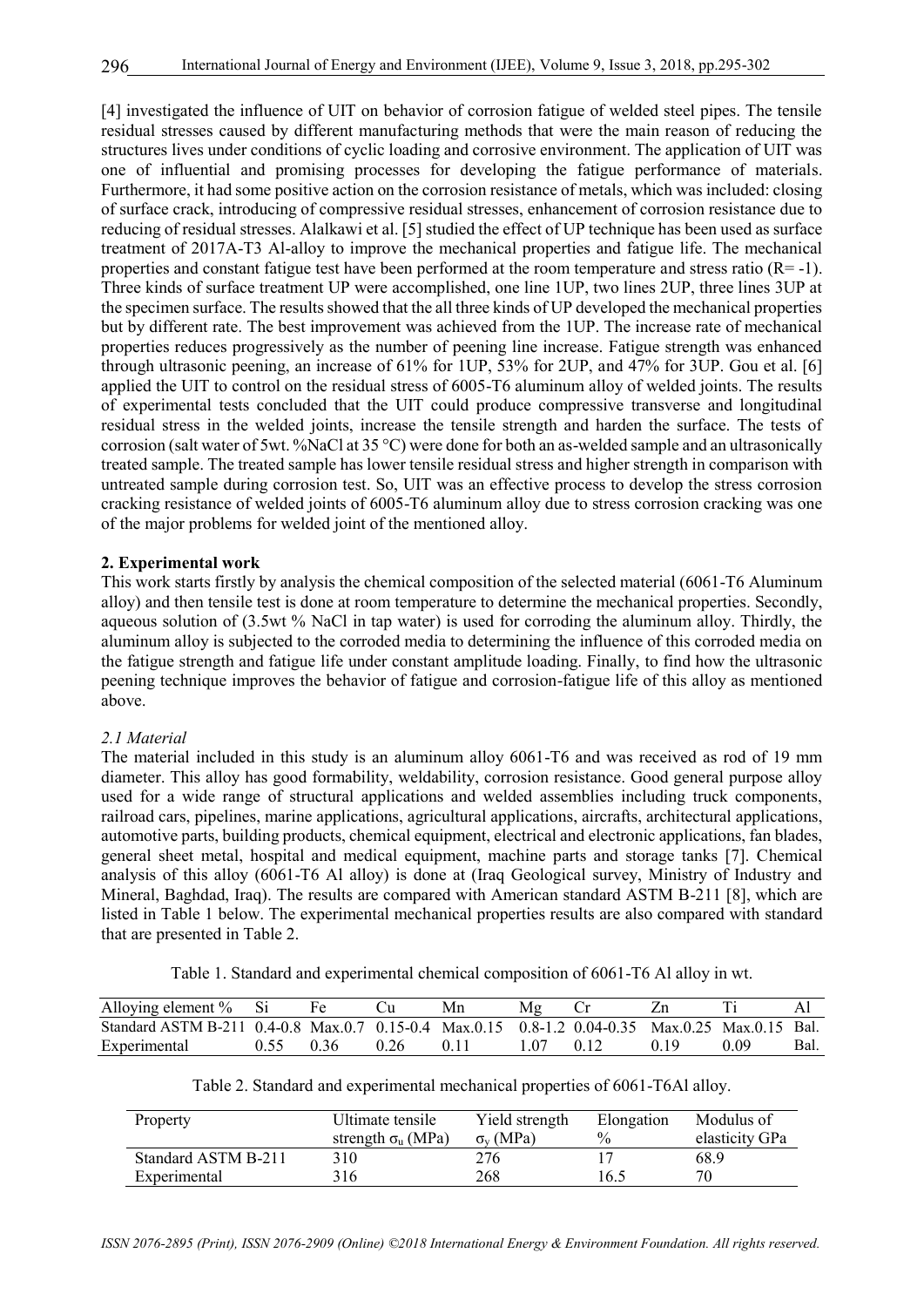#### *2.2 Tensile test*

This test is performed at room temperature by using tensile test rig type (WDW-50) as presented in Figure 1 at the (Materials Engineering Department, University of Technology, Baghdad, Iraq) to get of the mechanical properties as mentioned before of selected material (6061-T6 Al alloy).

The specimen of tensile test is fabricated in a round cross section with the required dimensions according to the standard ASTM (A370-11) as illustrated in Figure 2.



Figure 1. Tensile test machine WDW-50.



Figure 2. Dimensions of tensile test specimen in (mm) according to ASTM (A370-11).

#### *2.3 Roughness test*

After preparing the specimens, roughness test is accomplished at (Production and Metals Engineering Department, University of Technology, Baghdad, Iraq) by (Pocket surf Mahr Device), as shown in Figure 3. The results are tabulated in Table 3 for ten selected specimens.

#### *2.4 Fatigue test*

This test is done in (Department of Electromechanical Engineering, University of Technology, Baghdad, Iraq) by using fatigue machine of rotating bending of type (SCHENCK PUNN) as shown in Figure 4 to test specimens of (6061-T6 Al alloy) under different stresses. Shape and dimensions of fatigue specimen are manufactured according to standard specification of (DIN 50113) as illustrated in Figure 5.



Figure 3. Roughness surface apparatus test.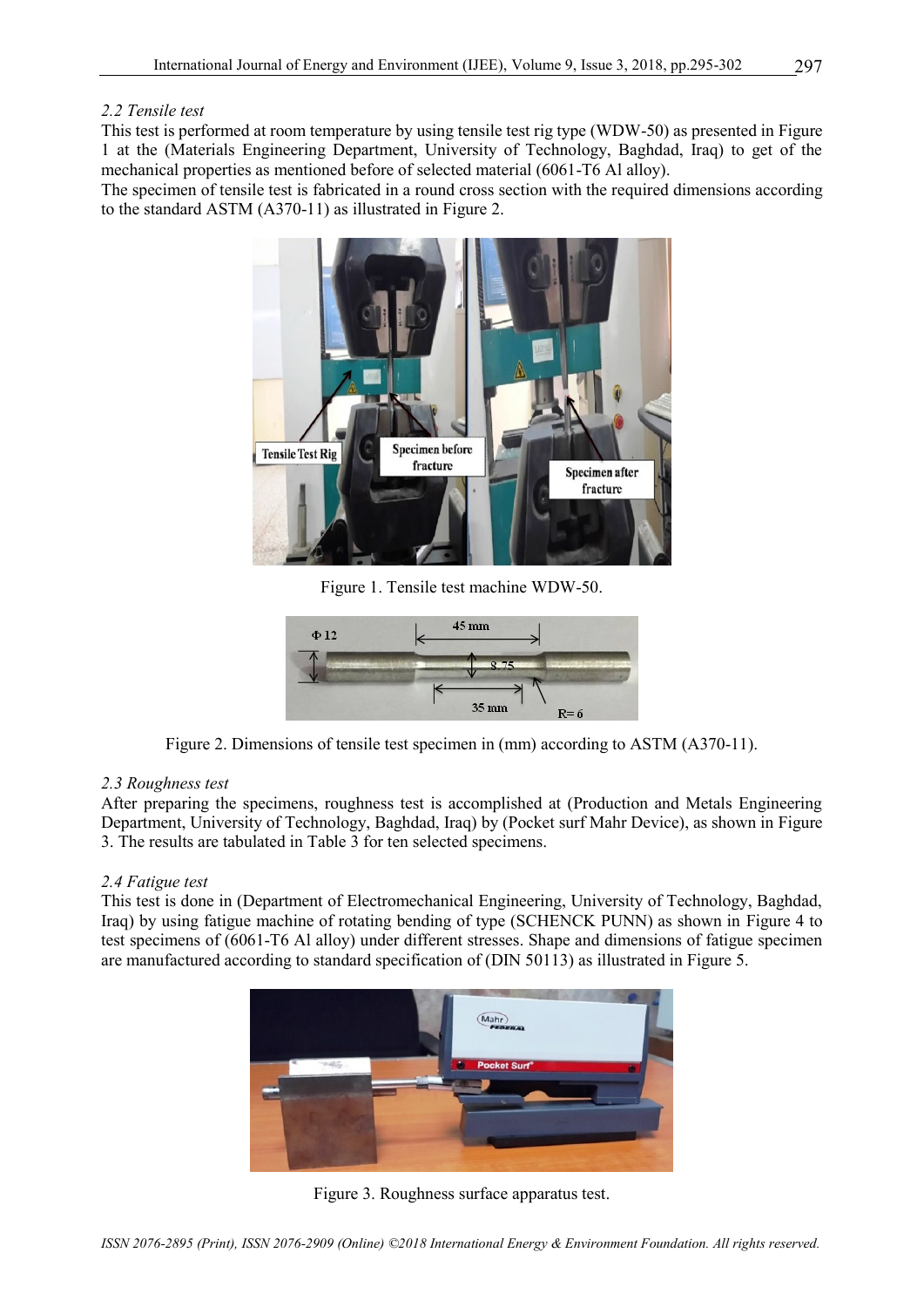| Spec. No. | Min. diam. (mm) | Average roughness Ra $(\mu m)$ | Peak roughness $Rt(\mu m)$ |
|-----------|-----------------|--------------------------------|----------------------------|
|           | 6.70            | 0.92                           | 1.25                       |
|           | 6.69            | 0.85                           | 1.71                       |
|           | 6.65            | 0.77                           | 1.82                       |
| 4         | 6.70            | 1.07                           | 2.08                       |
|           | 6.73            | 1.09                           | 1.92                       |
| 6         | 6.72            | 0.88                           | 1.72                       |
|           | 6.70            | 0.79                           | 1.45                       |
| 8         | 6.65            | 0.82                           | 1.90                       |
| 9         | 6.75            | 0.97                           | 2.17                       |
| 10        | 6.71            |                                | 2.51                       |

Table 3. Surface roughness results for ten selected specimens of aluminum alloy (6061-T6).



Figure 4. Fatigue rotating bending machine (PUNN SCHENCK).



Figure 5. Dimensions of fatigue test specimen in (mm) according to standard specification of (DIN 50113).

# *2.5 Ultrasonic peening (UP) process*

Ultrasonic peening device introduces the ultrasound energy into metal through surface impulse contact. This energy is introduced into the metal by converting the harmonic, resonant oscillation of an acoustically tuned body to mechanical impulses on a surface. The main technical parameters of UP device are given below [9]:

Brand Name: HC, mode Number: HC-S-1 Frequency: 20KHZ, Voltage: 220v, power: 500w Type: portable Length of gun: 450mm and weight of gun: 4 kg System weight: 15kg Shape of gun: The impact of the needle or impact rod The size of generator: 195\*270\*430 mm and the weight of generator: 8 Kg Working mode: impact the surface Applicable materials: Aluminum alloy, low carbon steel, high strength steel, etc. The ultrasonic impact treatment is done at (Electromechanical Engineering Department, University of Technology, Baghdad, Iraq) by using ultrasonic device, as presented in Figure 6.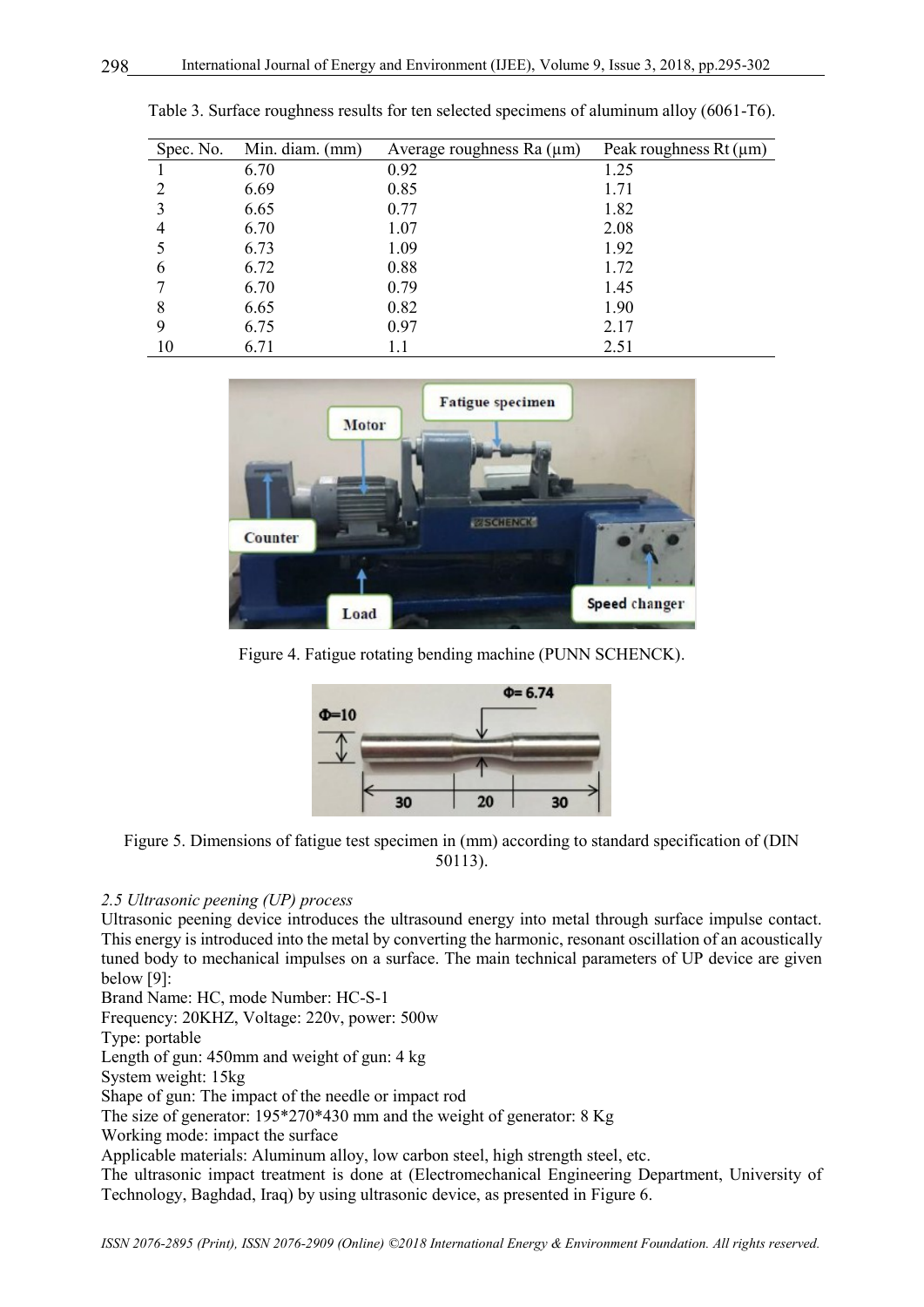Example of the fatigue specimens with and without ultrasonic peening after fatigue testing illustrated in Figures 7 and 8.



Figure 6. Ultrasonic peening device type (HC-S-1).



Figure 7. Fatigue specimens with UP after fatigue failure.



Figure 8. Fatigue specimens without UP after fatigue failure.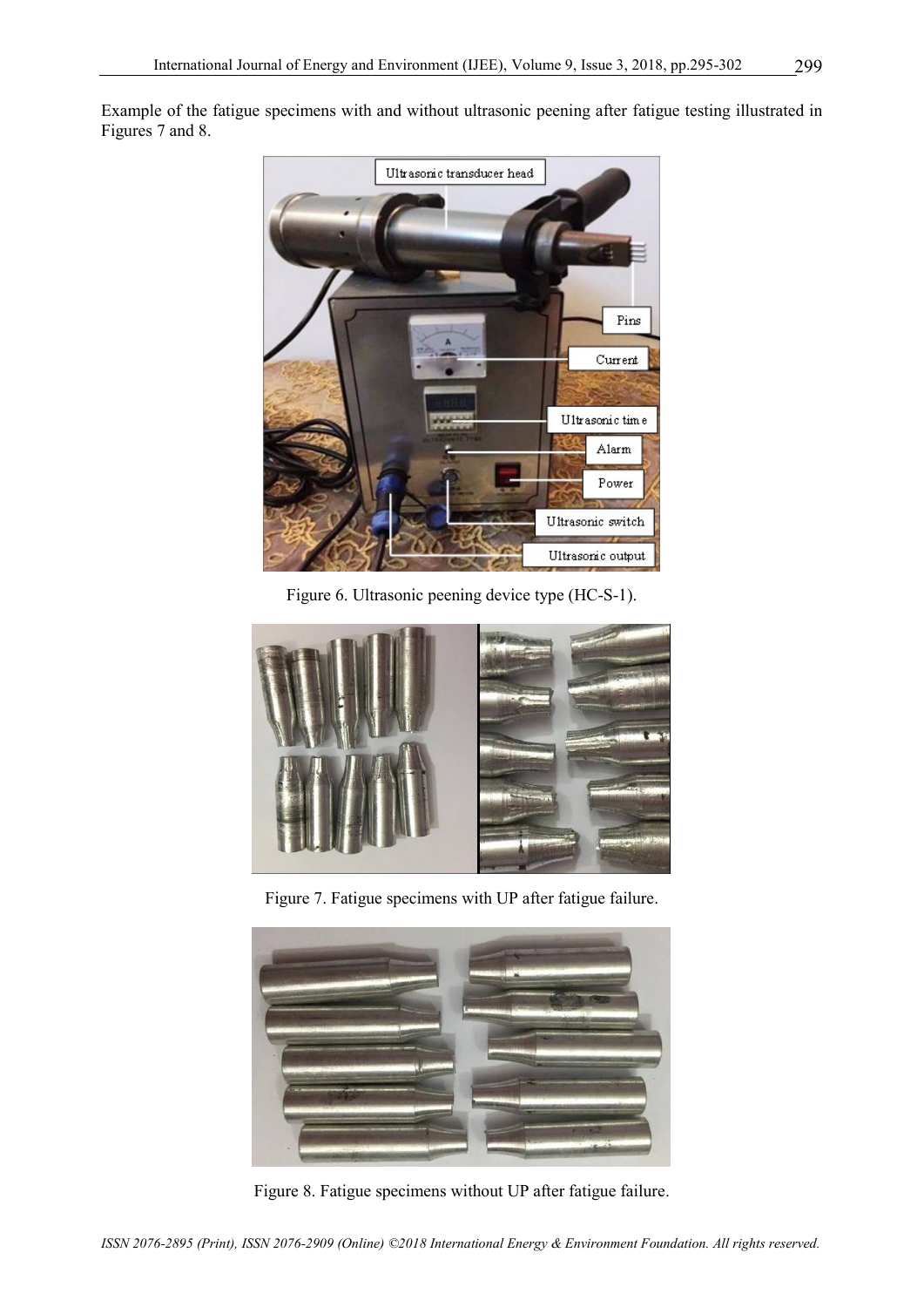#### *2.6 Corrosion test*

The specimens were immersed in aqueous solution of 3.5% NaCl (mixture of tap water and sodium chloride NaCl salt) for 77 days and then applying constant fatigue test after removing the specimens from the saline solution. Figure 9 shows example of fatigue specimens submerged in corrosive NaCl aqueous solution.





# **3. Experimental results and discussion**

The first series of constant amplitude fatigue tests was carried out for 24 specimens (dry fatigue) used eight stress levels (80,100,120,140,160,180,200 and 220 MPa) and 15 specimens for (corrosion-fatigue) used five stress levels (80,120,160,200 and 240 MPa), when these specimens were submerged in saline solution of 3.5% NaCl for 77 days. The second series of tests was done for one line of ultrasonic peening using 24 specimens (dry fatigue) and 15 specimens (corrosion-fatigue). This series used the same conditions and stress levels of the first series. The results of these two series are presented in Table 4 including the number of specimens, applied stresses (MPa), the number of cycles to failure of the specimens (N*f*) achieved from the test and their average  $(N_f av)$ .

The Basquin law may be used to express the relationship between the fatigue strength and fatigue life of the material. This law can be expressed by the following equation [10].

$$
\sigma_f = A N_f^{\alpha} \tag{1}
$$

where ( $\sigma$ *f*) is the cyclic stress amplitude at failure, (N<sub>*f*</sub>) is the number of cycles to failure and (A), ( $\alpha$ ) are material constants which are the fitting parameters. The above data are plotted according to Basquin equation in Figure 10 which illustrates the fatigue life behavior. From the results of Table 5, it is shown that the fatigue life of metal used is sensitive to the corrosive media. In addition, the material had the longest fatigue life in air but the lowest in salt water. However, as the applied stress increases, the corrosive environments become less influence on the fatigue life of material. When the number of cycles increase, the corrosive environment become more effective on the fatigue strength.

 $(R<sup>2</sup>)$  known as the correlation factor, which is used to confirm if the experimental data are well described by power formula. The value of  $(R^2)$  in the Figure 10 is calculated by equations that are presented in Ref [11]. As (R2) is closer to unity, the relationship between stress at failure (σ*f*) and average number of cycles to failure  $(N_f \, \text{av.})$  is stronger. Figure 10 shows the S-N curves for four conditions included dry and precorroded fatigue specimens for 77 days with and without one line ultrasonic peening. As shown in the Figure 1 the behavior of fatigue life of pre-corroded specimens without ultrasonic peening reduced down and of pre-corroded specimens with prior ultrasonic peening decreased slightly as compared with specimens tested in dry condition.

Table 5 presented that the fatigue strength of pre-corroded specimens for 77 days in salt solution was (44 MPa) showing (4.5%) decreased and that of pre-corroded specimens of 77 days with prior one line of UP was (45 MPa) showing (2.2%) decreased as compared with the fatigue strength of dry specimens which was (46 MPa). an approximately (60%) decrease in fatigue strength of 7075-T6 Al-alloy was determined by Genel [12] when he used the same conditions of the present work, but the corrosive time was 3 years.

Also The fatigue strength of dry fatigue specimens with one line UP was (50 MPa) showing (8.69%) improvement as compared with that of dry fatigue specimens without UP, while the fatigue strength of pre-corroded specimens for 77 days with one line UP was (45 MPa) showing (2.3%) improvement as

300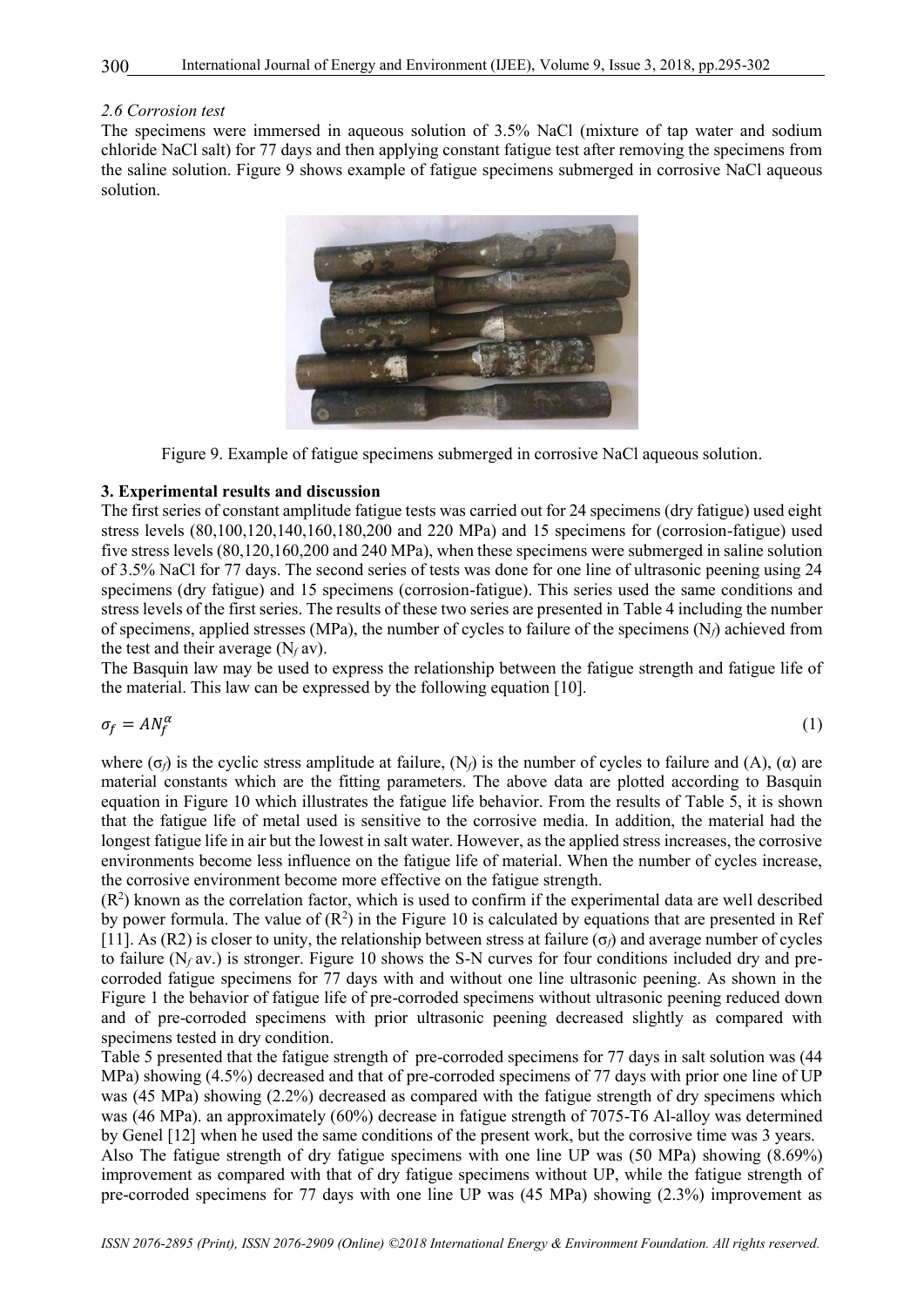compared with that of pre-corroded specimens without UP, as illustrated in table (6). This conclusion is agreed well with what Alalkawi et al. [5] concluded. They studied the effect of three type of ultrasonic peening i.e. one line, two lines and three lines surface modification on the mechanical and fatigue properties of (2017-T3 Al-alloy). The experimental results exhibited that the best type of ultrasonic peening was the one line, which gave an improvement about 61% for 1UP, 53% for 2UP and 47% for 3UP as compared to endurance fatigue limit of untreated specimens.

Table 4. Constant fatigue results for four conditions of testing with and without UP.

| Specimen No.                                                   | Applied stress (MPa) | $N_f$ Cycles                            | $N_f$ av. |  |  |  |
|----------------------------------------------------------------|----------------------|-----------------------------------------|-----------|--|--|--|
| Dry fatigue condition                                          |                      |                                         |           |  |  |  |
| 1,2,3                                                          | 80                   | 810600,902000,929000                    | 880533    |  |  |  |
| 4,5,6                                                          | 100                  | 510800, 525600, 534000                  | 523467    |  |  |  |
| 7,8,9                                                          | 120                  | 298000,307000,313000                    | 306000    |  |  |  |
| 10,11,12                                                       | 140                  | 239000,244000,281000                    | 254666    |  |  |  |
| 13, 14, 15                                                     | 160                  | 84000,92000,107000                      | 94333     |  |  |  |
| 16,17,18                                                       | 180                  | 65000,77000,88000                       | 74667     |  |  |  |
| 19,20,21                                                       | 200                  | 40000,45000,52000                       | 45666     |  |  |  |
| 22, 23, 24                                                     | 220                  | 18000,22600,25000                       | 21867     |  |  |  |
|                                                                |                      | Corrosion-fatigue condition for 77 days |           |  |  |  |
| 25,26,27                                                       | 80                   | 600300,686000,643200                    | 643167    |  |  |  |
| 28,29,30                                                       | 120                  | 206000,218000,212800                    | 212266    |  |  |  |
| 31, 32, 33                                                     | 160                  | 70600,82000,76600                       | 76400     |  |  |  |
| 34, 35, 36                                                     | 200                  | 36500,33000,40000                       | 36500     |  |  |  |
| 37, 38, 39                                                     | 240                  | 6800,8000,7600                          | 7467      |  |  |  |
| Dry fatigue with prior one line UP                             |                      |                                         |           |  |  |  |
| 40,41,42                                                       | 80                   | 994600,1080000,1182000                  | 1085533   |  |  |  |
| 43,44,45                                                       | 100                  | 729000,668000,820000                    | 739000    |  |  |  |
| 46, 47, 48                                                     | 120                  | 394000,417000,428600                    | 413200    |  |  |  |
| 49,50,51                                                       | 140                  | 254800,270900,282000                    | 269233    |  |  |  |
| 52,53,54                                                       | 160                  | 88000,94000,104000                      | 95333     |  |  |  |
| 55,56,57                                                       | 180                  | 72000,81000,96000                       | 83000     |  |  |  |
| 58,59,60                                                       | 200                  | 56000,60800,66000                       | 60933     |  |  |  |
| 61, 62, 63                                                     | 220                  | 31600,28000,21600                       | 27067     |  |  |  |
| Corrosion-fatigue condition for 77 days with prior one line UP |                      |                                         |           |  |  |  |
| 64,65,66                                                       | 80                   | 727600,752000,739200                    | 739600    |  |  |  |
| 67,68,69                                                       | 120                  | 244000,235000,238800                    | 239267    |  |  |  |
| 70,71,72                                                       | 160                  | 85600,78000,82000                       | 81867     |  |  |  |
| 73, 74, 75                                                     | 200                  | 42600,48800,46000                       | 45800     |  |  |  |
| 76,77,78                                                       | 240                  | 7800,10600,9800                         | 9400      |  |  |  |



Figure 10. Experimental S-N curves of constant amplitude for four conditions.